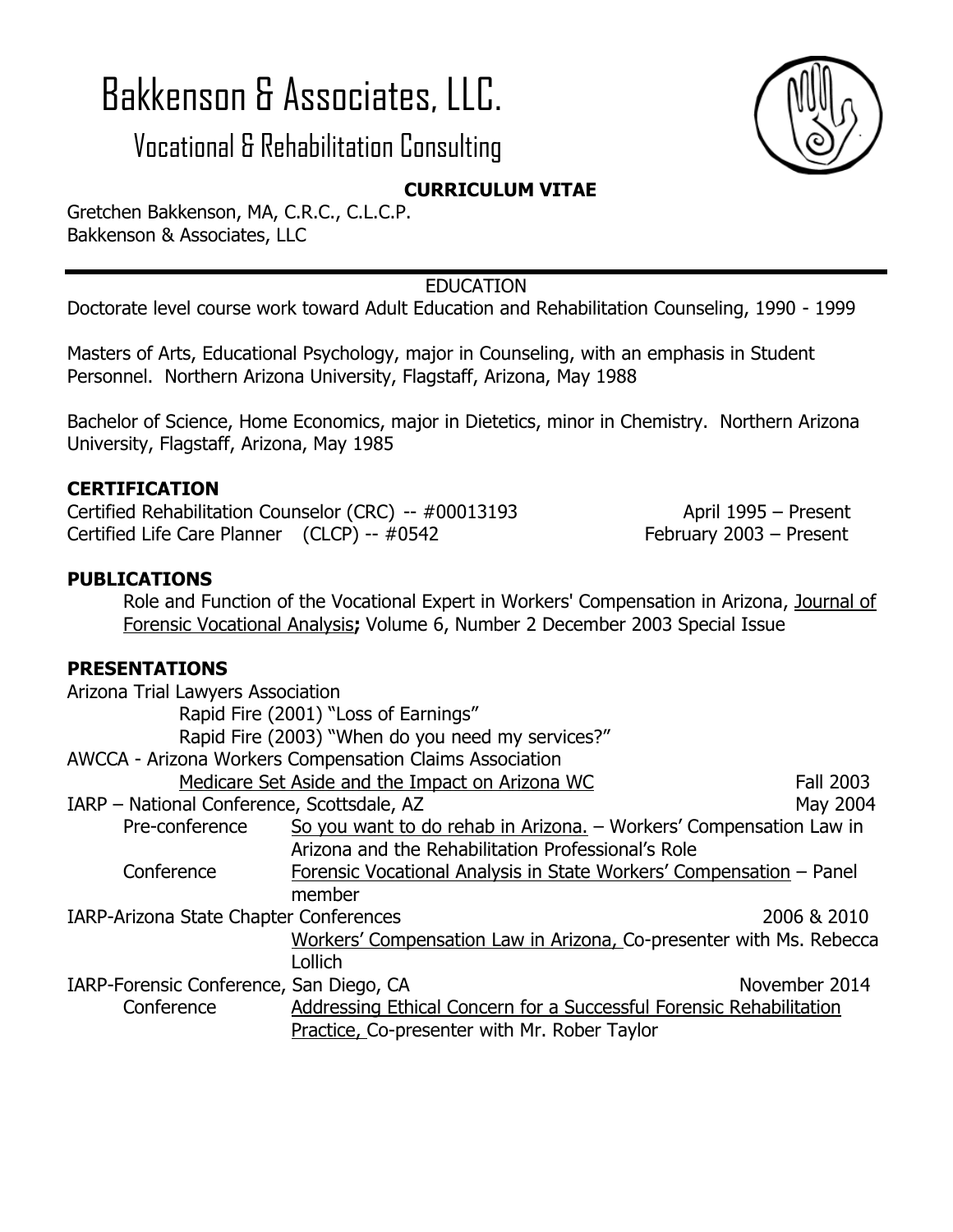Lorman Education Services – Phoenix, AZ December 2004

FUNDAMENTALS OF BRAIN TRAUMA IN ARIZONA

"Vocational Rehabilitation Considerations for the Traumatic "Brain Injury Survivor

"Life Care Planning for the Traumatic Brain Injury Survivor"

#### **WORK EXPERIENCE**

Vocational Rehabilitation/Labor Market Consultant/Owner December 2010-Present Bakkenson & Associates, LLC and the extension of the extension of the Phoenix, Arizona

- President/Owner
- Vocational rehabilitation counseling, planning and placement
- Evaluation of medical, therapeutic, goods, and services needed by an individual, as a result of an injury or medical condition
- Life Care Plan for use in development of structured settlements, Special Needs Trusts, and liability litigation such as medical malpractice or personal injury
- Consultation services related to the evaluation of individuals to determine employability as well as future, present and past vocational earning capacity and economic damages.
- Expert testimony regarding life care planning, vocational earning capacity and employability

#### Vocational Rehabilitation/Labor Market Consultant January 2006- December 2010

Prestwood, Bakkenson & Associates, LLC Phoenix, Arizona

- Vice President/Owner
- Vocational rehabilitation counseling, planning and placement
- Evaluation of medical, therapeutic, goods, and services needed by an individual, as a result of an injury or medical condition
- Life Care Plan for use in development of structured settlements, Special Needs Trusts, and liability litigation such as medical malpractice or personal injury
- Consultation services related to the evaluation of individuals to determine employability as well as future, present and past vocational earning capacity and economic damages.
- Expert testimony regarding life care planning, vocational earning capacity and employability

### Vocational Rehabilitation/Labor Market Consultant January 2003 – January 2006

Prestwood, French and Colgan **Phoenix, Arizona** 

- Vocational rehabilitation counseling, planning and placement
- Evaluation of medical, therapeutic, goods, and services needed by an individual, as a result of an injury or medical condition
- Life Care Plan for use in development of structured settlements, Special Needs Trusts, and liability litigation such as medical malpractice or personal injury
- Consultation services related to the evaluation of individuals to determine employability as well as future, present and past vocational earning capacity and economic damages.
- Expert testimony regarding life care planning, vocational earning capacity and employability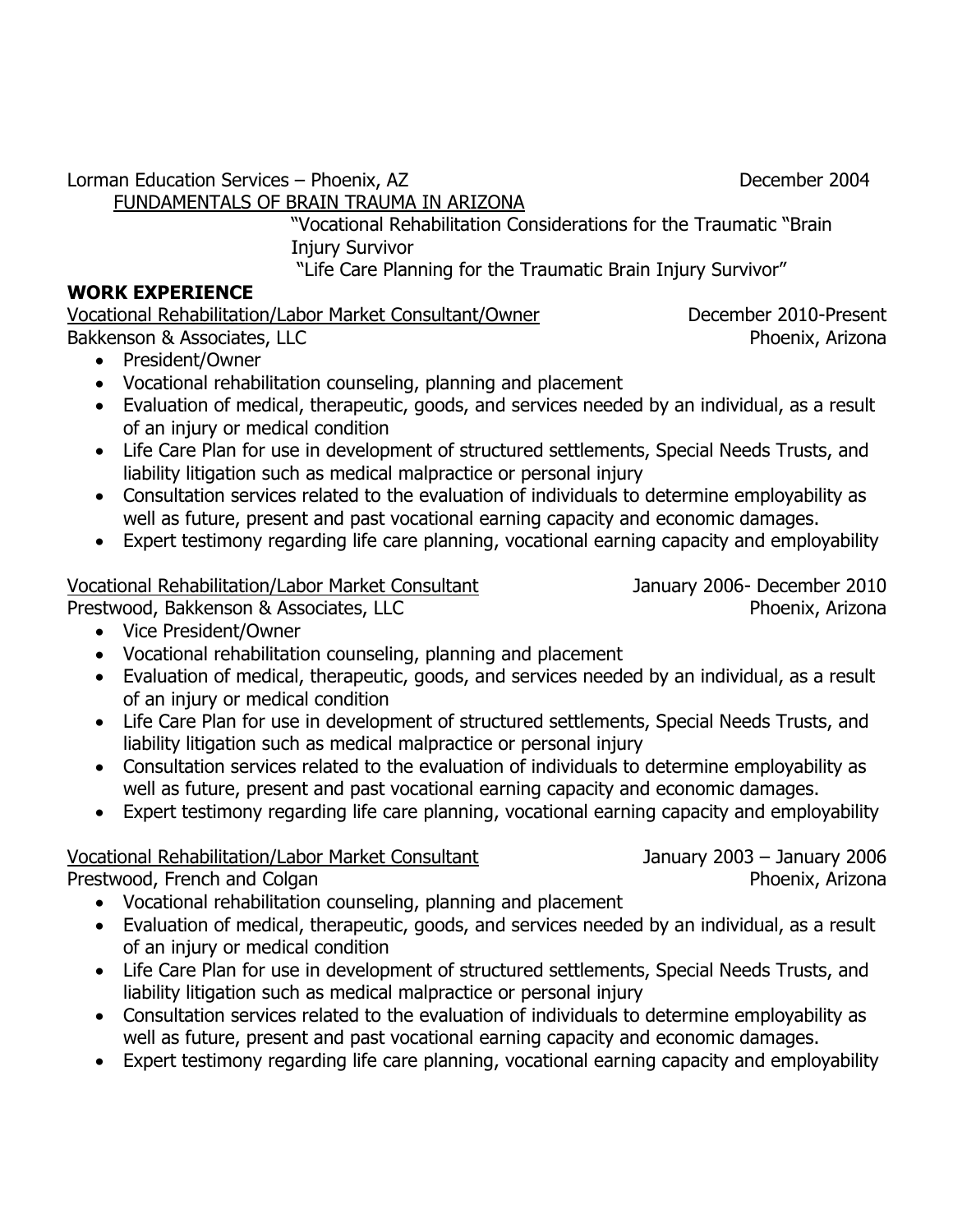SCF of Arizona **Phoenix, Arizona** 

 Consultation services related to the evaluation of individuals to determine employability as well as future and present vocational earning capacity.

Forensic Labor Market Consultant March 1999 – January 2003

• Specific duties include vocational assessment and evaluation, labor market survey, case resolution, and expert testimony.

#### Vocational Consultant III June 1996 - March 1999

Crawford and Company **Phoenix, Arizona** 

- Consultation services related to the evaluation of individuals to determine employability as well as future, present and past vocational earning capacity.
- Specific duties include vocational assessment and evaluation, job analysis, labor market survey, job development and placement, rehabilitation technology assessment and expert testimony.

#### Vocational Rehabilitation Consultant June 1995 - January 1996

Gretchen A. B. Collins, MA, CRC **Page, Accompage, Arizona** 

 Provided consultative services related to Americans with Disabilities Act, and vocational rehabilitation planning.

#### Vocational Rehabilitation Counselor I December 1991-June 1995

Idaho Division of Vocational Rehabilitation, The Controller of the Boise, Idaho

- Performed professional rehabilitation services in the areas of in-take, diagnostic evaluation, and eligibility determination
- Provided services related to counseling and quidance, training, and medical restoration.
- Provided job development and job placement
- Responsible for caseload and performing all duties related to casework and fiscal-related matters.
- Served as a liaison with public agencies and private firms in the community
- Served as a Vocational Rehabilitation Counselor to residence of Rural Areas and School Transition Program

Idaho Department of Health and Welfare, New York Caldwell, Idaho

- Assisted in interviewing, counseling, and assessment of welfare clients to determine educational, training, and employment plans
- Coordinated communication between clients and service providers
- Provided clients with support and information to help remove barriers
- Assisted with case management

Academic Advisor Academic Advising Center August 1988 - June 1990 Boise State University, Boise, ID

Client Self-Support Specialist October 1990 - December 1991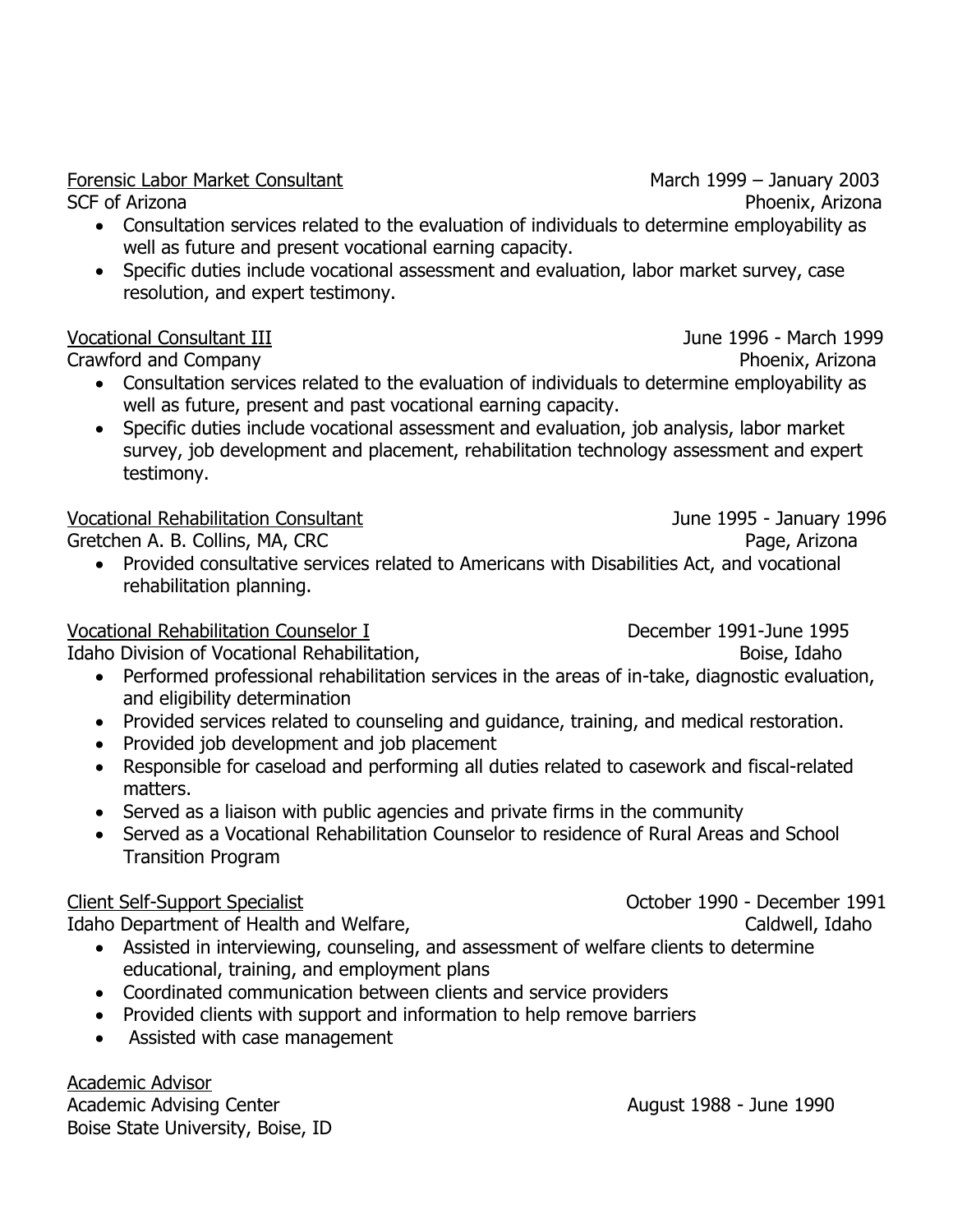- Served as the primary source of academic advising to all students assigned to Academic Advising Center
- Developed and implemented outreach programs. Produced a bi-semester newsletter
- Served as supervisor to Peer Advisors and assisted with the hiring and training of the Peer Advisors.
- Developed internal record keeping and longitudinal studies of advisee retention

#### **GRADUATE ASSISTANTSHIPS/INTERNSHIPS**

Northern Arizona University, Flagstaff, Arizona, August 1987 - 1988 Student Services

Office of Student Financial Aid/Career Planning and Placement

- Assisted with the development of student budget for 1988-89 school years
- Studied and implemented Financial Aid rules, regulations, and policies

Northern Arizona University, Flagstaff, Arizona August 1986 - 1987 Academic Advising Center

- Assisted with the advising and guidance of undecided students
- Assisted students develop semester schedules
- Utilized computer based career exploration assessments

#### **PROFESSIONAL AND PHILANTHROPIC AFFILIATIONS**

| National Rehabilitation Association                              | $1992 - 2004$    |
|------------------------------------------------------------------|------------------|
| <b>Idaho Rehabilitation Association</b>                          | 1992 - 1995      |
| Arizona Rehabilitation Association                               | 1996 - 2004      |
| <b>International Association of Rehabilitation Professionals</b> | 1996 - present   |
| • Chapter Secretary                                              | 2001-2003        |
| • Chapter President                                              | $2004 - 2006$    |
| • Chapter Executive Board Member                                 | $2011 - 2013$    |
| <b>International Academy of Life Care Planners</b>               | $2003$ - present |
| Kids' Chance Board Member                                        | $2003 - 2008$    |
| <b>Girls Scouts of America</b>                                   | $2001 - 2005$    |
| Phoenix Girls Chorus                                             | $2001 - 2008$    |

#### **CONTINUING EDUCATION**

#### **University of Florida/MediPro Seminars LLC**

Medicare Set-Aside Program June 2003

#### **Intelicus (University of Florida) Life Care Planning Life Care Planning**

- Module 1 Tenets & Methodology
- Module 2 Spinal Cord Injuries
- Module 3 Multiple Disabilities
- Module 4 **Traumatic Brain Injury & Pediatric Brain Damage**
- Module 5 Life Care Planning: Pulling it all Together